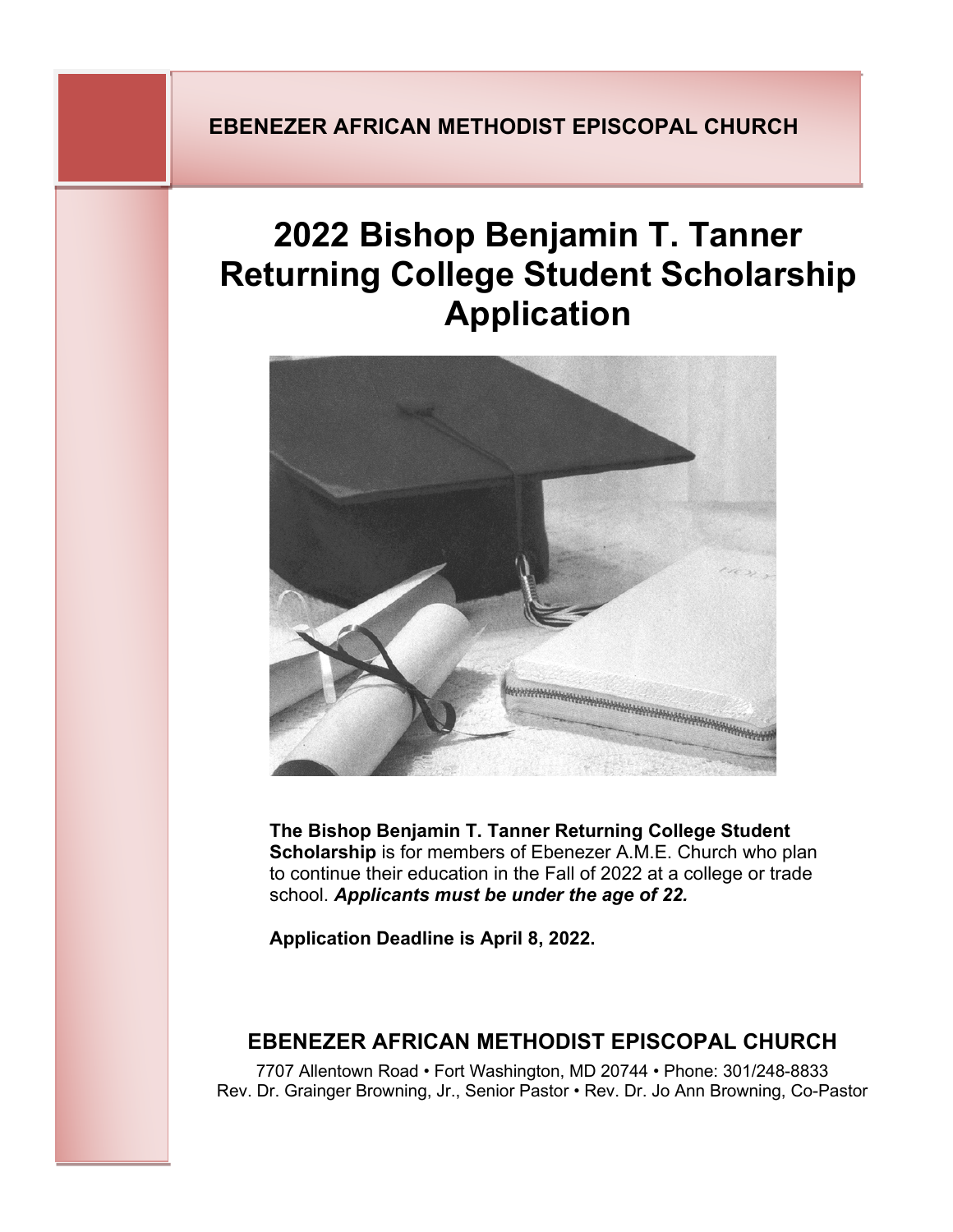Dear Ebenezer Scholarship Applicant:

**PRAISE THE LORD!** The Ebenezer A.M.E. Family is blessed to provide the Bishop Benjamin T. Tanner Scholarship to returning college students. **(Please see requirements below).**

The Bishop Benjamin T. Tanner Returning College Student Scholarship is given to young men and women of Ebenezer who are currently enrolled in school and plan to continue their education. Scholarship applicants should be recorded members of Ebenezer as of **June 25, 2021**. Each year the Ebenezer Church Family looks forward to encouraging our members to obtain a richer educational experience. May God continue to bless you in your efforts to achieve your educational goals.

Yours in Christ's Love and Power,

Que *du diving forming* 

Rev. Dr. Grainger Browning, Jr., Senior Pastor

Pu. Dr. Joann Brown

Rev. Dr. Jo Ann Browning, Co-Pastor

#### **Requirements**

To be eligible for this scholarship you must:

- 1. Be a recorded member of Ebenezer A.M.E. Church as of **June 25, 2021**.
- 2. Submit a copy of your **unofficial** college transcript for the current academic year.
- 3. Submit a 300-word essay on one of the following topics:
	- Scripture Jeremiah 29:11 states "For I know the plans I have for you," declared the LORD, "plans to prosper you and not to harm you, plans to give you hope and a future. How does this scripture align with your current college experience and professional goals?
	- How does receiving this scholarship assist you in achieving your dream?
- **4. Submit the print or typed completed application and all required supporting documentation via email to scholarships@ebenezerame.org by April 8, 2022.** ALL INFORMATION MUST BE SUBMITTED ELECTRONICALLY IN ONE PDF DOCUMENT TO THE EMAIL ADDRESS ABOVE.

Scholarship Ministry Contact Information

- **Scholarship Ministry email address: scholarships@ebenezerame.org**
- **Scholarship Ministry telephone number: (301) 248-3081**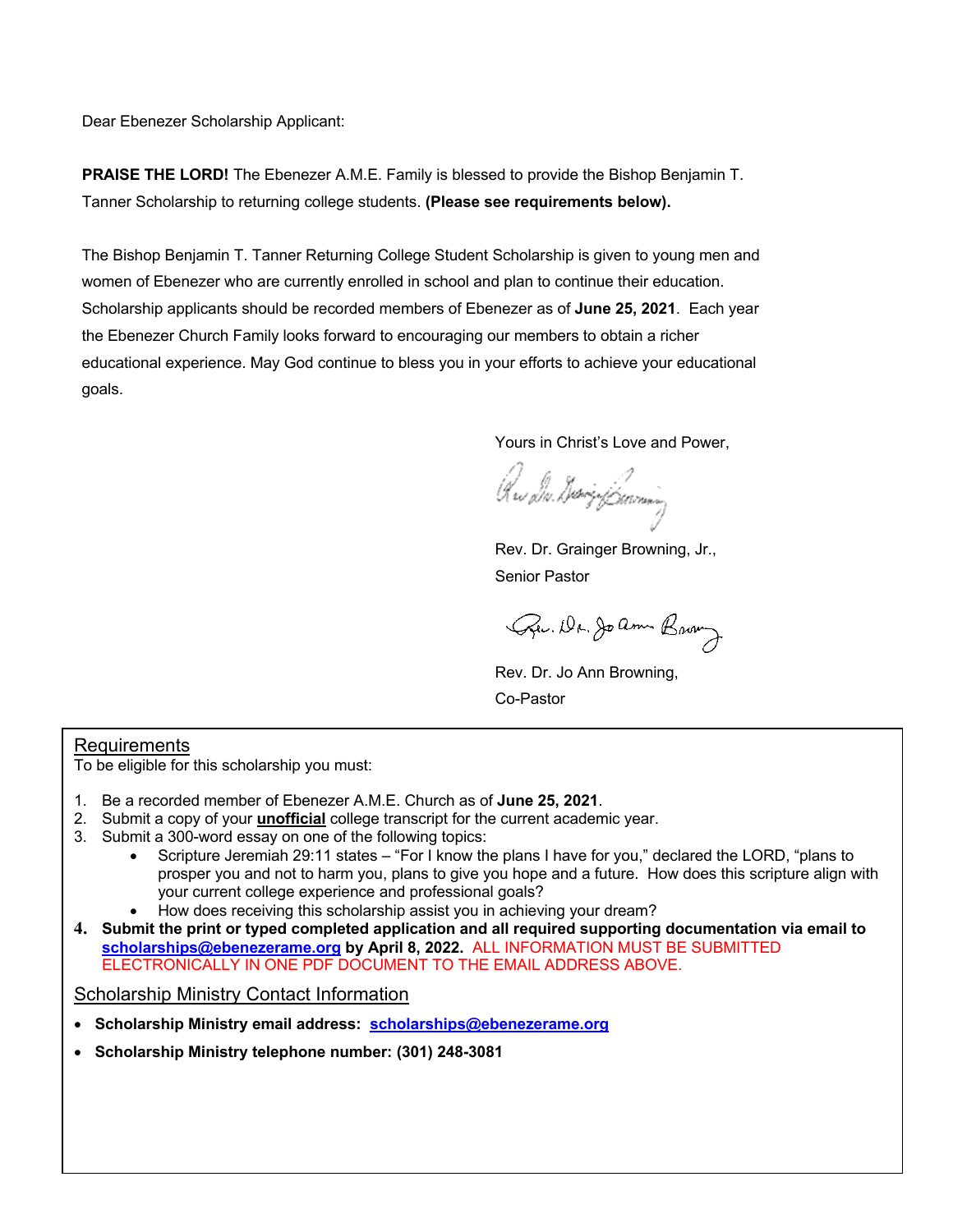#### **EBENEZER AFRICAN METHODIST EPISCOPAL CHURCH**

7707 Allentown Road • Fort Washington, MD 20744 • 301/248-8833

Rev. Dr. Grainger Browning, Jr., Senior Pastor • Rev. Dr. Jo Ann Browning, Co-Pasto**r**

#### **All PRINT or TYPED applications and supporting materials must be received by April 8, 2022 and in ONE PDF document**

#### **1. COLLEGE STUDENT (PLEASE TYPE OR PRINT INFORMATION)**

| Name________                                |               |          |                                                                                         |                                                                                                                                                                                                                                      |
|---------------------------------------------|---------------|----------|-----------------------------------------------------------------------------------------|--------------------------------------------------------------------------------------------------------------------------------------------------------------------------------------------------------------------------------------|
|                                             | Last          |          | First                                                                                   | Middle                                                                                                                                                                                                                               |
| Address_______                              |               |          |                                                                                         |                                                                                                                                                                                                                                      |
|                                             | <b>Street</b> |          |                                                                                         |                                                                                                                                                                                                                                      |
|                                             |               |          |                                                                                         | Telephone ( ) ___________________                                                                                                                                                                                                    |
| City                                        | State         | Zip Code |                                                                                         |                                                                                                                                                                                                                                      |
|                                             |               |          |                                                                                         |                                                                                                                                                                                                                                      |
| 2. MEMBERSHIP INFORMATION                   |               |          |                                                                                         |                                                                                                                                                                                                                                      |
|                                             |               |          |                                                                                         |                                                                                                                                                                                                                                      |
|                                             |               |          |                                                                                         |                                                                                                                                                                                                                                      |
|                                             |               |          | List the name, date and amount of previously received scholarships from Ebenezer A.M.E. | Church: <u>Alexander Alexander Alexander Alexander Alexander Alexander Alexander Alexander Alexander Alexander Alexander Alexander Alexander Alexander Alexander Alexander Alexander Alexander Alexander Alexander Alexander Ale</u> |
| <b>3. ACADEMIC BACKGROUND</b>               |               |          |                                                                                         |                                                                                                                                                                                                                                      |
|                                             |               |          |                                                                                         | COLLEGE OR TRADE SCHOOL ATTENDED LAST SEMESTER:                                                                                                                                                                                      |
|                                             |               |          |                                                                                         | School's Location __________________________________Course of Study _______________________________                                                                                                                                  |
|                                             | City          | State    |                                                                                         |                                                                                                                                                                                                                                      |
|                                             |               |          |                                                                                         | COLLEGE OR TRADE SCHOOL ATTENDING NEXT SEMESTER: Network and the set of the set of the set of the set of the set of the set of the set of the set of the set of the set of the set of the set of the set of the set of the set       |
| School's Location _________________________ |               |          |                                                                                         |                                                                                                                                                                                                                                      |
|                                             | City          | State    |                                                                                         |                                                                                                                                                                                                                                      |